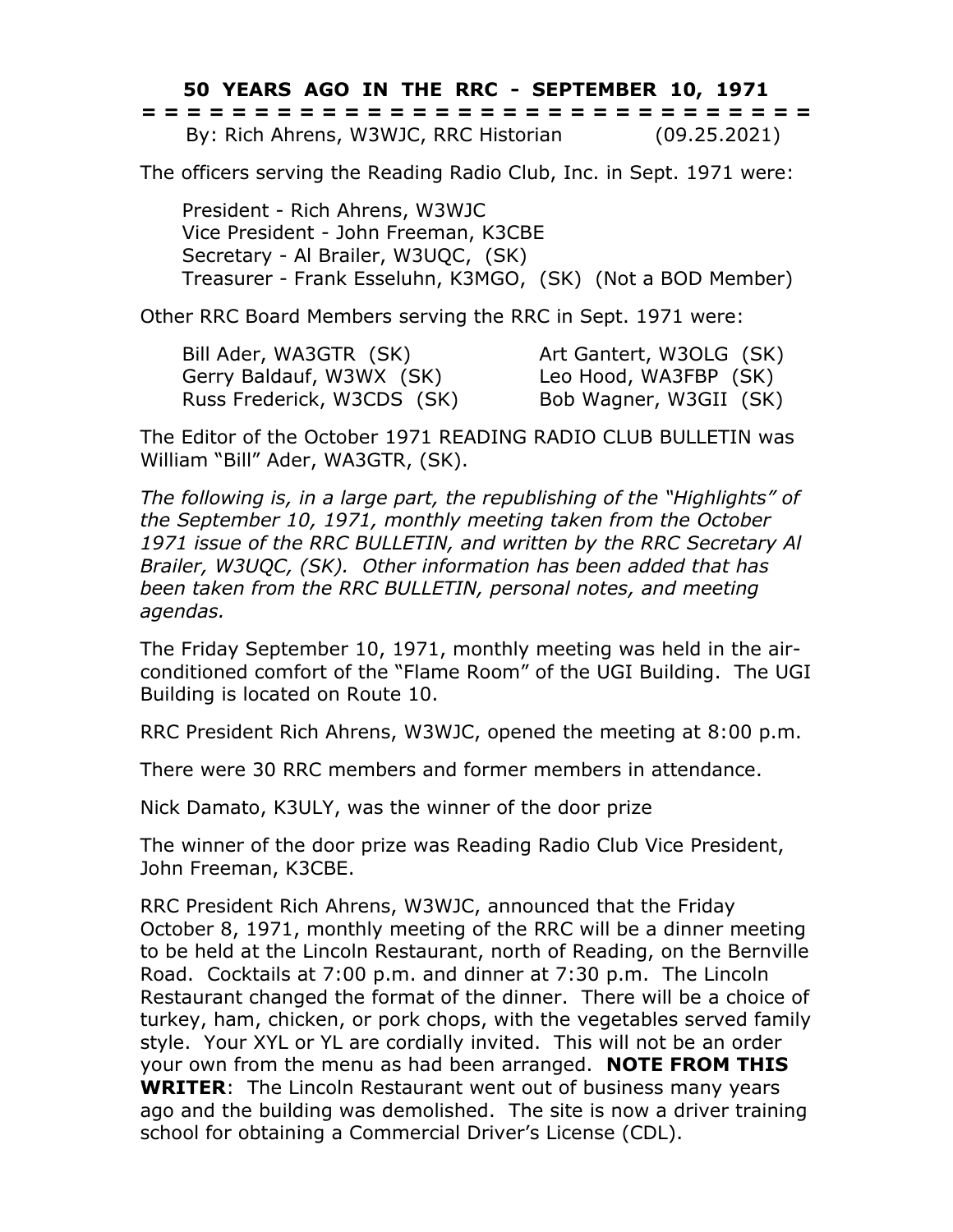RRC President Rich, W3WJC, mentioned that there are several items of Club equipment for sale. Contact Frank Esseluhn, K3MGO, for the details of what is available.

The RRC By-Laws Committee consisting of Bob Plummer, W3ETJ / W3RP; Duane Redline, W3UQH; and Doc Hottenstein, W3DEJ, gave their comments, and a review of the proposed modifications to the RRC By-Laws. The Committee said that the suggested changes to the RRC By-Laws would be published in the October 1971 issue of the RRC BULLETIN. The proposed changes were originally published in the April 1971 (Vol. XI, Nr. 4), issue of the RRC BULLETIN. A up or down vote will be taken at the November 12, 1971, monthly meeting. A quorum of twenty-six voting RRC members is needed, (As of October 1, 1971), for a vote to be taken.

President Rich Ahrens, W3WJC, formed a committee for the nomination of BOD candidates at the November 12, 1971, monthly meeting. The following are serving on the committee: Bob Plummer, W3ETJ / W3RP; Ken Cregar, K3KBG, and George Ganter, K3YIZ. As per the By-Laws, nominations are made at the November meeting and the election of BOD members is conducted at the December Annual Membership Meeting, The RRC By-Laws do not support last minute nominations at the December Annual Membership Meeting.

Rich, W3WJC, mentioned that the RRC 6 Meter Repeater is back on the air after repairs have been made. The transmit site on Deer Path Hill was hit by lightning. Remember you transmit on 52.575 MHz, and you receive on 52.680 MHz.

Bill Ader, WA3GTR, Editor of the RRC BULLETIN said he would like to see more articles by the members for the RRC BULLETIN, Bill asked the members to write something for the RRC BULLETIN and send it to Bill's home at 217 North Waverly Street, Shillington, PA 19607.

Frank Esseluhn, K3MGO, gave a report that 10-Meters is open. He also mentioned that a local group gets together on Monday evenings on 28.8 MHz starting at 7:30 p.m.

Rich, W3WJC, informed the group that Stew Ringler, W3EYN, was in room 527 of the St. Joseph's Hospital and was admitted for surgery. A get-well card was circulated for the members to sign.

The Reading Radio Club President Rich Ahrens, W3WJC, adjourned the meeting, for a time of fellowship and refreshments.

**NOTE FROM THIS WRITER:** The entertainment for the evening was the showing of the 1959 AT&T Bell Telephone Laboratories film, "Similarities In Wave Behavior".

This is a must-see teaching film done by a gifted lecturer, Dr. John N. Shive. The film is now available on the Internet.